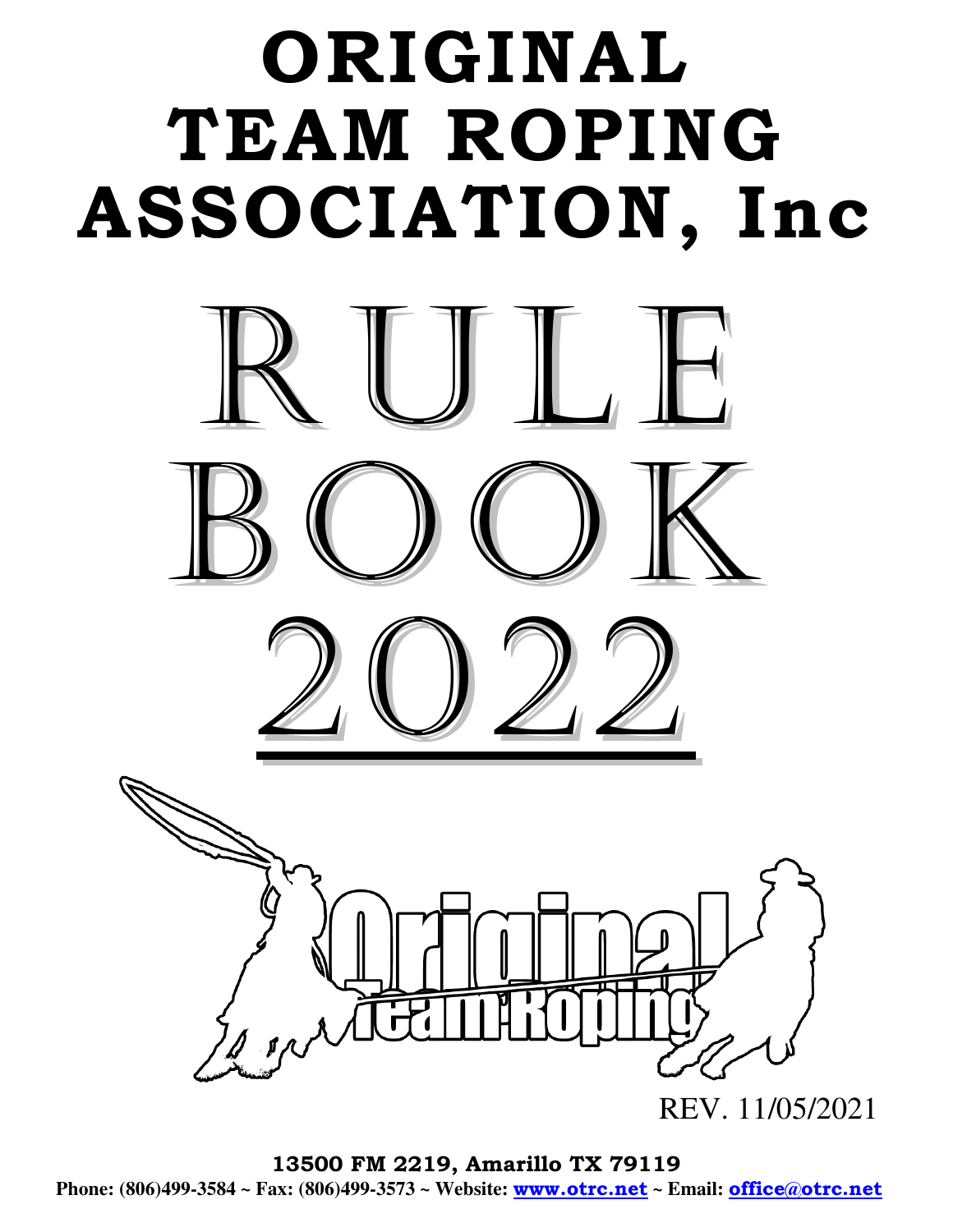| TABLE OF CONTENTS |                       |                    |  |                |                             |                    |  |
|-------------------|-----------------------|--------------------|--|----------------|-----------------------------|--------------------|--|
| <b>SECTION</b>    | TITLE                 | <b>PAGE NUMBER</b> |  | <b>SECTION</b> | TITLE                       | <b>PAGE NUMBER</b> |  |
|                   | <b>MEMBERSHIP</b>     |                    |  |                | ROPING RULES                | 4 & 5              |  |
|                   | <b>CLASSIFICATION</b> |                    |  |                | <b>PAY-OFF CALCULATIONS</b> |                    |  |
|                   | DISTRICTS             |                    |  |                | <b>OTRA FINALS</b>          |                    |  |

**TABLE OF CONTENTS** 

# **SECTION 1 -- MEMBERSHIP**

1. All membership applications and dues must be sent to the Amarillo office or submitted at a District or OTRA sanctioned Roping. Standard Fee:  $\frac{$65.00}{}$  ~ Ropers from 13 to 69 years of age. One classification number is assigned. Roper can head & heel on this one number. Youth/Senior Fee: \$35.00 ~ Youth -12 years of age & younger. Senior - 70 years of age & older. One classification number is assigned. Double Number Fee: \$10.00 ~ Paid in addition to the Standard or Youth/Senior Fee.

Required if roper wants to be eligible for different heading & heeling classification numbers. Family Discount: \$10 off *EACH* roper when 3 or more immediate family members in same household purchase memberships at the same time. Military Discount: \$5 off any military personnel; must provide military ID number on membership application form.

- 2. To compete at any OTRA sanctioned roping, a roper must be a current member with the OTRA. A member must present his/her card to the roping secretary or Producer upon request to receive any money or prizes awarded. If a member is unable to present a card, all money and prizes may be held until current membership is verified. If a roper competes without paying membership dues, all efforts will be made to collect the fee for the membership year; in the event the fee is not collected, the roper must pay a \$40 fine before being allowed to purchase a membership for the next membership year. *For the Open Roping only*, roper has the option to purchase a full membership or pay an office fee of \$10 on each different date of competition.
- 3. Membership applications can be submitted to the Amarillo office via mail, telephone, fax or email. Checks, cash or credit cards are accepted. Applications will be processed as soon as possible. If a card or any other correspondence is not received within three weeks, contact the Amarillo office. Ropers are responsible for contacting the Amarillo office any time an address change is necessary. The roper is responsible for being able to prove current membership in order to collect winnings.
- 4. Membership cards will display member name, classification number(s), district number, date of birth and current membership year. The appearance of the card will be changed each year so current members are easily identified. Membership cards will be valid from January 1 to December 31 of the year for which the card was purchased. The Amarillo office will provide each Producer with a current classification list for the appropriate District(s).

# **SECTION 2 -- CLASSIFICATION**

- 1. Final approval on classifications will be made through the Amarillo office. A Producer may assign a temporary classification when a roper purchases a new membership at any OTRA sanctioned roping. Classifications are always subject to change based on a roper's ability. If a roper is not double-numbered, the assigned classification applies to both heading and heeling.
- 2. Classifications are: .25(Beginner) 0.5 1.0 1.5 2.0 2.5 3.0 3.5 4.0 . .25 (Beginner) Has not been roping for more than two years. Has never won a career total of \$500 in money and/or prizes in any roping competitions. This is a temporary classification. Once a Beginner roper has won at least \$800, or after observation during competition, his/her classification number will be reviewed & adjusted according to the roper's ability. At the end of the fourth calendar year of being a .25, a .25 roper will be assigned the next appropriate classification regardless of money won. Within the first TWO years ONLY of being classified as a .25, when a roper has won \$800 or more in the OTRA, the OTRA will award the roper a trophy buckle. If a Beginner Roper is awarded a buckle at any sanctioned OTRA event, that roper is no longer eligible for the Beginner Graduate Buckle. A Beginner roper is considered a .25 for both heading and heeling. A .25 classification cannot be allowed as a double number with a higher classification on one end or the other.
	- 0.5 Has not established a skilled pattern of consistency. Catches LESS THAN 50% of the time.
	- 1.0 Catches with some consistency. Has difficulty controlling a run.
	- 1.5 Can control a run. Has difficulty roping quickly and consistently.
	- 2.0 Has accomplished basic timing and control. Speed is inconsistent.
	- 2.5 Can combine speed, timing and control under most circumstances.
	- 3.0 Rides good position and easily combines speed, timing and control.
	- 3.5 Rides excellent position and controls the pace of the run.
	- 4.0 Highly skilled at riding aggressive position and dictating the pace of the run Professional caliber ropers.
- Several areas of input contribute to a roper's classification being changed. These include, but may not be limited to: Riding and roping ability level, Experience and horsemanship skills, Average times and Fast times, Multiple call-backs to the short round in one roping category, Winning three or more places in one roping category, Request from any roping producer for a classification review, Consistency in placing in each home District Roping, Results from OTRA, other associations, & other non-sanctioned ropings (number of teams considered), Consistently outperforming others with the same classification.
- 4. Any time a classification is changed, the roper will be sent a new card and letter via first class mail. The old card should be sent to the Amarillo office or given to an OTRA Producer. Classification number changes will be posted on the website and notification will be sent to OTRA Producers. If a roper competes with a number from an old/outdated card, that roper will be subject to suspension from the OTRA.
- 5. A roper may appeal his/her classification. An Appeal Form must be submitted to the Amarillo office. All information on the form must be completed. It can be mailed or faxed. The Appeal Form can be requested from the Amarillo office; it is also posted on the website. A written explanation of the decision on the appeal will be sent once a conclusion has been reached.
- 6. Under the "Coyote Clause," a Producer has the right to immediately raise a roper's classification. This applies only when a roper is substantially under numbered. This rule is in effect at all ropings including the OTRA Finals. Professionalism must be maintained at all times. The Producer is required to obtain the roper's membership card and submit it along with an appropriate explanation to the Amarillo office.
- 7. At District Finals, a roper cannot purchase a double number that would allow a lower number.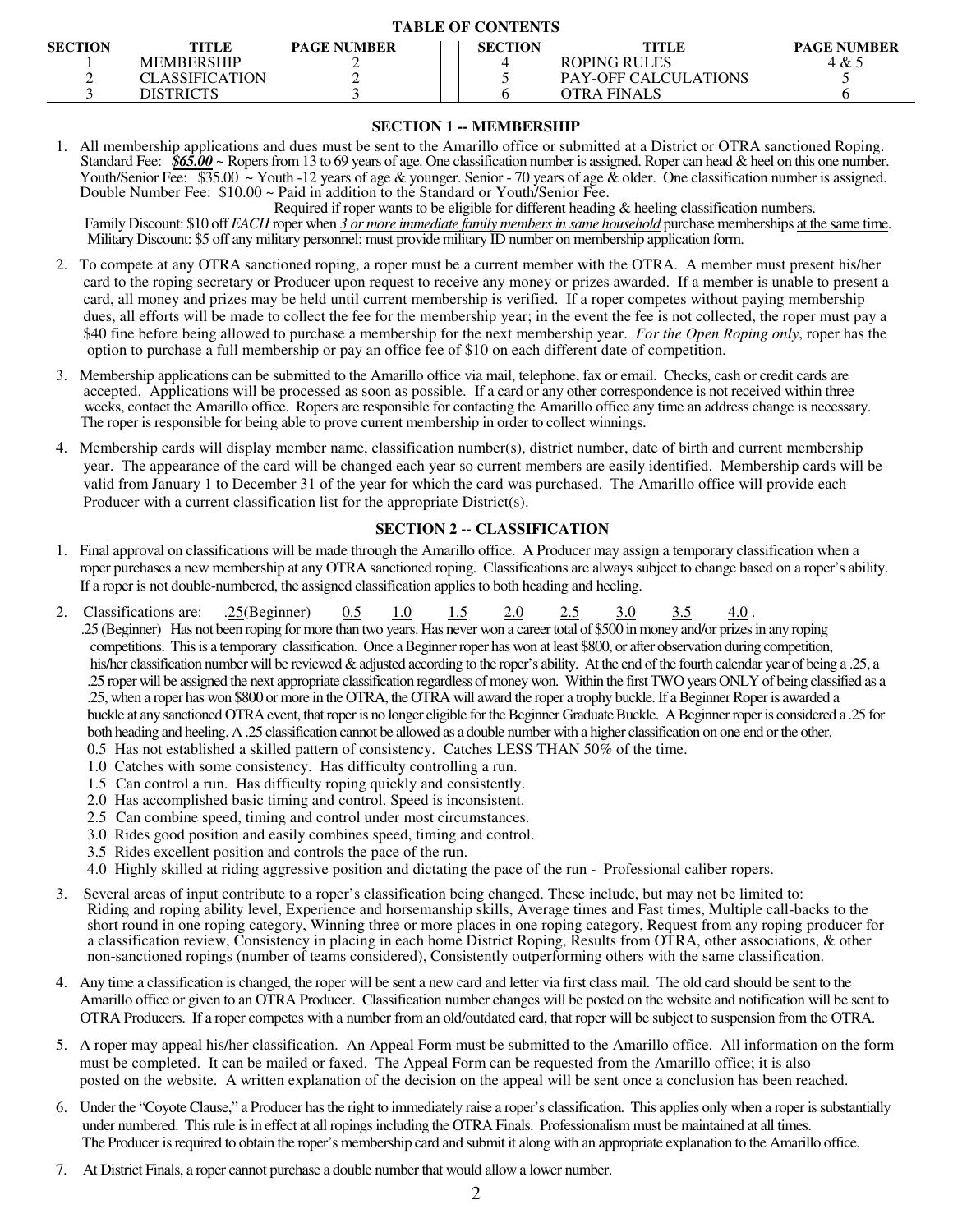### **SECTION 3 -- DISTRICTS & ROPING CATEGORIES**

- 1. Members must designate a Home District. Any member can participate in any District roping. Qualification requirements for District Finals prizes will be *the same for all districts*. To be qualified for a district's finals' prizes, a roper must have competed on two dates during the regular season in that district prior to the district finals date. Qualifications are by the roping category; so the roper must be qualified in a particular category to be eligible for prizes in that category. If a roper's number gets changed after the  $3<sup>rd</sup>$  district roping, that roper can have their qualification status moved up to the next higher category. Qualifications are earned by attendance and entry in the roping category; payment for turn outs is not accepted. Use of a medical release for qualification must be submitted directly to the Home Office for review and approval. Any roper from any district that is qualified by attendance is eligible to win the prizes. Any roper with a current membership can compete at a district's finals, but only those qualified can win the prizes.
- 2. Each District must have a minimum of 5 regular season District events & **MUST** offer the following required categories: <> **Beginner .25** – Only ropers with a .25 classification can compete. **\***This is a 3 head roping. This roping should be held even with just a couple of teams. If due to lack of participation, for example there are no beginner heelers, to receive attendance credit for the Beginner, ropers must submit their name for the Beginner THEN, must compete in the #1.0 Roping; qualifications then count for both the Beginner and #1.0 *– this is ONLY acceptable IF there is NO Beginner roping held.*
	- **<> 1.0**  The classifications of the two partners roping together cannot exceed 1.0. **This is a 3 head roping at District level.**
	- **<> 2.0**  The classifications of the two partners roping together cannot exceed 2.0.
	- $\leq$  2.5 The classifications of the two partners roping together cannot exceed 2.5.
	- <> **3.5** The classifications of the two partners roping together cannot exceed 3.5.
	- *OPTIONAL* categories a producer may *choose* to offer include:
	- > *Mixed-Jr/Sr* The classifications of the two partners roping together cannot exceed 3.5 *AND* one partner of the team must either be female OR 12 years of age or younger OR 60 years of age or older. Age requirement must be met by July 1 of membership year.
	- > *Century*The classifications of the two partners roping together cannot exceed 3.5 *AND* partners ages added together must equal 100 or more. Age requirement must be met by July 1 of membership year.
	- > *4.5* The classifications of the two partners roping together cannot exceed 4.5.
	- > *Open* The classifications of the two partners roping together has no limit.
	- > *All-Girl* Only female ropers can compete. The classifications of the two partners roping together has no limit (an incentive is optional).

 In the upper numbered ropings (3.5 & above) at the district level, it is acceptable to have a slide, then the one roping can be held and attendance can be counted for multiple categories. Round Robins are not allowed. Slide fees can be either: \$40 or \$50 per Man per run, 35% stock charge; enter up to 10 times **OR** \$60 or \$80 per Man per run at 80% payback; enter up to 10 times. To determine times in the slide roping, OTRA recommends that the base category teams have a straight time & there will be 1 second per half number added on to teams higher than the base and 1 second per half number subtracted from teams lower than the base.

- 3. No more than two roping categories can be run together. For any ropings that are run together, entries, qualifications and pay-outs are separate. It is mandatory that ropers compete in the roping categories offered for qualification/attendance requirements to be met.
- 4. Standard entry fees on all categories from the 2.5 and below are \$40.00 0R \$50.00 per Man per run at 35% stock charge, progressive on 1; enter up to 10 times. Beginner and the #1.0 are both 3 headers. The 2.0  $\&$  above are all 4 headers. Fees for the #3.5, #4.5, Mixed-Jr/Sr & Century can be either: \$40 or \$50 per Man per run, 35% stock charge; enter up to 10 times **OR** \$60 or \$80 per Man per run at 80% payback; enter up to 10 times. Fees for the Open – Bring 1 / Draw 1 for \$200 per Man at 80% payback. Enter 1 or 2 times.
- 5. In the 3.5 and higher ropings, Producers have the option to implement a 16 second cut-off time in the first round. When the cut-off time is implemented, a team that has a time of 16 seconds flat or greater does not advance to the second round.
- 6. Ropers 10 years of age & younger are allowed to rope free two times in the 1.0 and two times in the 2.0. The partner also ropes for free. After winning a total of \$250 in the OTRA, a 10 and under roper must pay entry fees from that point forward.
- 7. The OTRA Home Office reserves the right to change a roping category at any time, due to lack of interest or other reasons.
- 8. Producer has the authority to make a roping format a draw pot, a pick/draw, or pick only. Under a draw format, entry limit may be exceeded *only* if additional paid runs are used to fill the draw. If any type of draw format is used, fees must equate as noted above. If extra draw runs are used to fill a draw, Producer is responsible for setting the rules and informing the ropers of how the runs will be managed.
- 9. Prior to winnings being awarded, the Producer is required to verify the ropers' classifications. If a team's classification exceeds the roping category, the winnings are forfeited and awarded to the next eligible team. No one is allowed to enter more times than the entry limit; this will result in disqualification. Under any disqualification, entry fees are forfeited; no refunds are given.
- 10. Dates of District ropings will be sent to all current members. Producers are required to notify members of the specific schedules, formats and other general District information. OTRA recommends that each Producer mail postcards or flyers prior to the district's first date. The Amarillo office will print and send District member listings to the Producers. The Amarillo office can also provide mailing labels to a Producer upon request or can assist in coordinating a mail out.
- 11. Producers may advertise in any roping magazine. Dally Times is the official magazine of the OTRA. OTRA will submit dates/schedules, results and any winner's photos to the Dally Times as provided by the Producer.
- 12. Producer's are responsible to collect and act on returned checks received from their District ropings. Producers have the right to refuse checks for fees and operate on a cash only basis. Producers have the discretion to suspend a member for a check resulting in insufficient funds. OTRA is not liable to cover these checks. OTRA recommends that Producers use a check-collecting agency.
- 13. Each Producer is responsible for securing insurance as required by the facility where the ropings are being held.
- 14. After each roping, Producers must submit: result sheets, time sheets, a by the roping entry listing of all participants, team count money (\$2 per team, Regular Season & \$1 per team, Off-Season) and membership applications with fees to the home office. (Do not send cash in the mail.)
- 15. Each Producer is responsible for making sure prizes are awarded at District Finals. OTRA will provide each District with a minimum of four buckles for District Finals. Additionally, two more buckles will be provided for every 75 members in the District.
- 16. Any roper, Producer or anyone employed by a Producer shall not at any time consume alcohol in the arena while a roping is in progress. Alcohol is forbidden in the arena. The OTRA may suspend any member or Producer not abiding by this rule.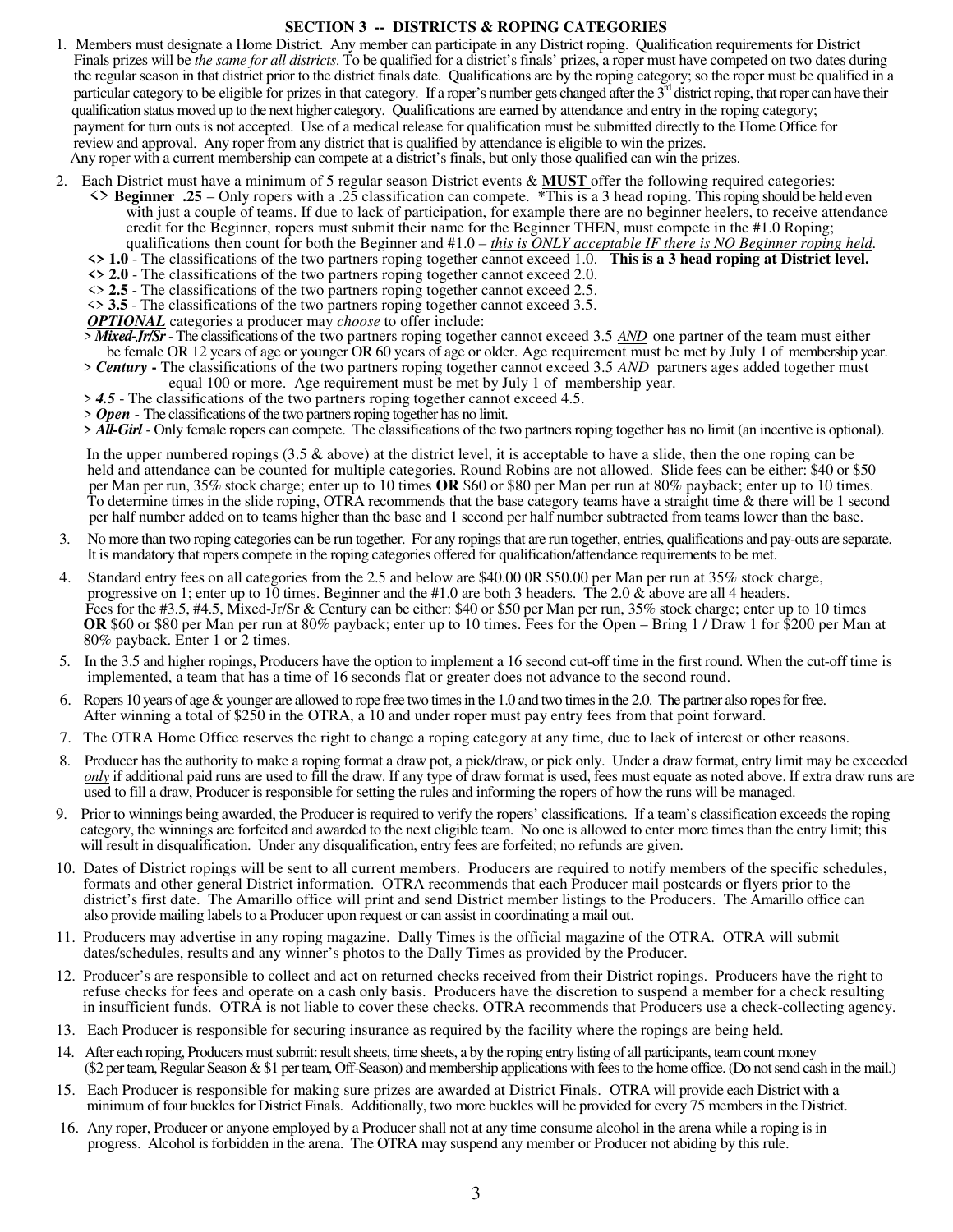#### **SECTION 4 -- ROPING RULES**

- 1. A heading barrier is mandatory in all ropings. A "quick start" barrier system will be used at all ropings. A FIVE second penalty is applied for any broken barrier. A heeling barrier will be used at all Districts & the OTRA Finals.
- 2. A five second penalty is applied if the heeler catches only one hind leg.
- 3. There are only three legal head catches: 1) Around the horns (slick horns)
	- 2) Around the neck
	- 3) Half head (around one horn and the nose).
- 4. An automatic "no time" is applied if the header ropes a front leg of the steer. No allowance is made for attempting to get a front leg out of the loop.
- 5. If any part of the steer's body enters the stripping chute, an automatic "no time" is applied. No allowance is made for attempting to pull the steer out of the stripping chute.
- 6. The heeler is not allowed to cross-fire. The steer's body must be completely turned *and* be in tow by the header before the heeler throws his rope.
- 7. An automatic "no time" is applied if a roper removes a rope from a steer in the arena unless the flagman has given permission.
- 8. Only the following heelers are allowed to tie on: 1) all females, 2) any roper 12 years of age or younger, 3) any roper 50 years of age or older, 4) there may also be exception given to a roper with a medical handicap (approval must be given by OTRA Home Office.) OTRA recommends that any heeler tying on use a quick release.
- 9. All ropers must follow their steers out of the arena. Both the header and the heeler are responsible for getting the steer to the stripping chute.
- 10. The arena should be kept clear of congestion in consideration for all of the teams. Headers should make sure the arena is clear before calling for the steer.
- 11. A dropped rope that must be recoiled is considered a thrown rope and will result in a "no time."
- 12. Both ropers must be mounted for the flagman to give a time. If a roper comes off his horse during a run, he cannot remount and receive a time.
- 13. The steer must be standing upright when either headed or heeled. The flagman makes the final decision on any questionable catches. The flagman may determine a "no time" is appropriate after the time has been stopped due to an illegal catch or other factor that was not apparent when the time was declared.
- 14. Time will be taken after the steer is roped, secured between the ropers with both ropes, dallied and tight. Both horses must be facing each other with front feet on the ground. A dally is one full wrap of the saddle horn; nothing else is acceptable. Time is stopped when the flag is dropped. The flagman has discretion on when to drop the flag for time in the low numbered ropings. Consistency must be exercised and safety should have priority.
- 15. If there is any malfunction of equipment (including a barrier malfunction), or a discrepancy of any kind, the team must address it with the flagman immediately. If, in the opinion of the flagman, the malfunction hindered the run, the team shall be entitled to a rerun considering the team declares the malfunction immediately. All re-runs will be made up prior to the end of the go round.
- 16. There will be no tolerance of cruel treatment to any livestock. The flagman has discretion on handling this type of situation if it occurs. Mistreatment of livestock may result in a roper being removed from the premises; it could also result in suspension from the OTRA for one year or more.
- 17. No dogs are allowed in the arena. Any dog on the premises must be on a leash. Some facilities do not allow dogs on the premises at all; rules of the facility must be followed.
- 18. Unsportsman-like conduct, fighting or cursing will not be tolerated. This type of behavior may result in a roper being removed from the premises; it could also result in suspension from the OTRA for one year or more.
- 19. Engaging in or attempting to engage in any action threatening, berating, harassing, intimidating, assaulting or striking a roping official, a roping spectator or a producer/representative/employee of the OTRA will immediately result in suspension from the OTRA for one year or more. The OTRA may contact the appropriate law enforcement officials if the need arises.
- 20. All Districts must employ a qualified flagman who is 18 years of age or older. Flagman is not allowed to compete in a roping and flag it also. Passing the flag is not allowed.
- 21. The flagman (not the Producer) is to determine if a re-run is to be given. The flagman is also responsible for cutting off any dragging, head ducking, stopping and other such steers. The Producer must make every effort to remove this type of stock from the herd. If a steer is cut in the middle of a round *and* in the opinion of the flagman the characteristics of the steer itself hindered the run, the team shall be entitled to a rerun considering the team declares the hindrance immediately. The producer and stock contractor are responsible for providing an even set of cattle. If a rerun is given on a run in which the barrier was obviously broken, the barrier penalty will be applied to the rerun. Reruns in the short round will be allowed only in extremely rare circumstances such as if a horn is broken and it is not noticed prior to the steer being let out of the chute **OR** an equipment, arena or other malfunction occurs that eliminates a fair chance for the team to perform the run – in this circumstance, a combined and unanimous decision of both the arena judge & the flagman must be made on whether a rerun in the short round will be given or not.
- 22. Each Producer determines when to open and close the books close for a roping. When the books close after the roping starts, the announcer must inform the ropers when the books close. When books close before the roping starts, the recommended standard run order for the first round should be first to enter, last to rope as applicable.
- 23. Each team will be assigned a team number. The announcer will call each team by name and number. The announcer will call out several teams in advance to allow the ropers time to prepare. Each Producer determines the run order of the roping from one go round to the next. The announcer should inform the ropers of the run order with adequate time for the ropers to prepare for their runs.
- 24. A team's names and number will be called three times. If both partners are not in the box by the third call, the team will be turned out, a "no time" will be given and the entry fees will be forfeited.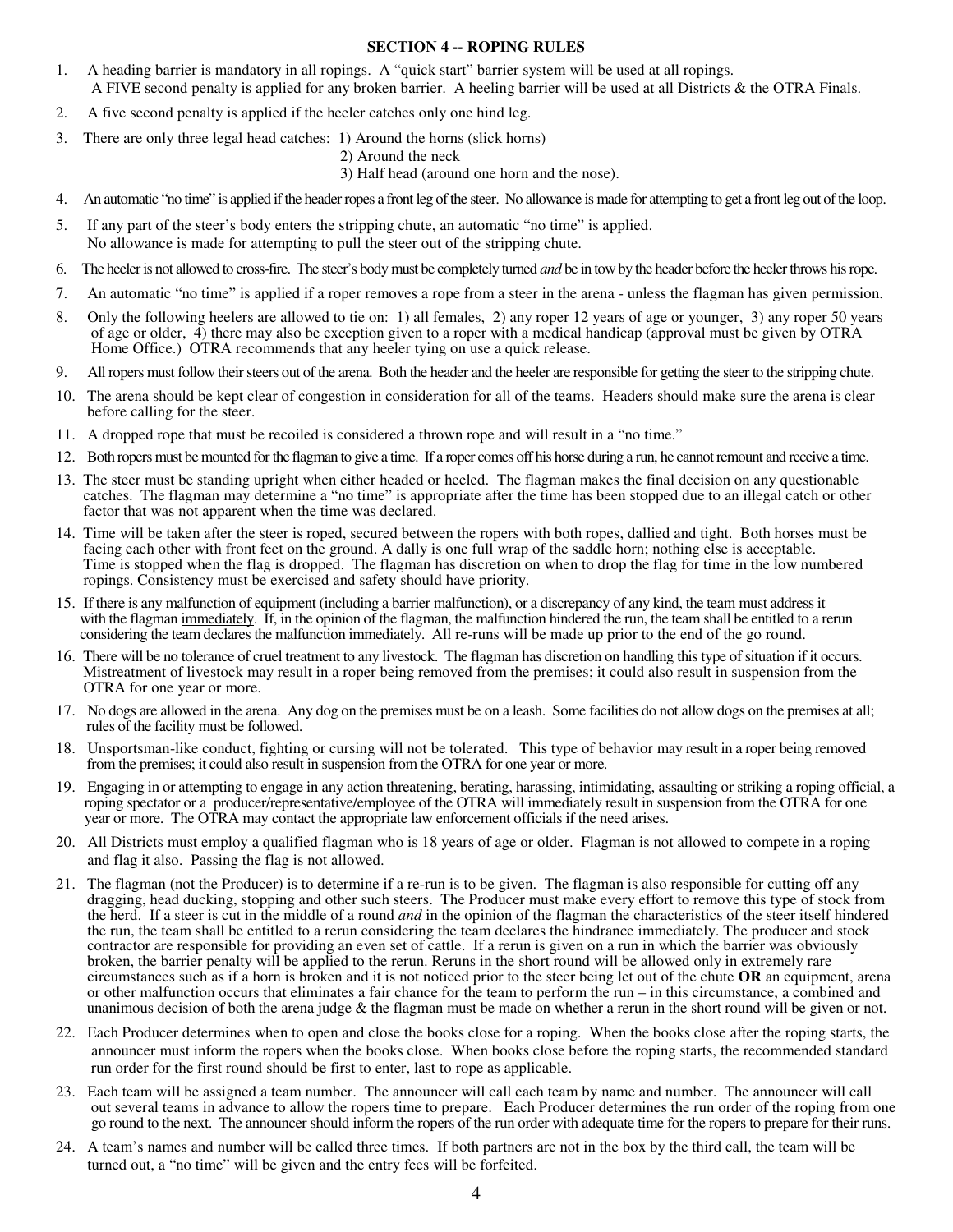#### **SECTION 4 ROPING RULES** *continued*

- 25. Short rounds for each roping are to be run "fast back." The team with the best time ropes first and so on. To determine all the average winners, roping will continue until all places are filled. The fastest time in the first round will serve as the cut-off time in the short round. A team cannot rope in the short round if it's cumulative time plus the cut-off time exceeds the time of the team filling the last place to be paid.
- 26. In the event of a tie for prize money, the money is to be divided out equally to the ropers. In the event of a tie for high point/high money prizes, the OTRA *recommends* the following options 1) determine the winner by the following criteria, in the following order: money won, then number of entries, then number of dates attended

2) a simple coin flip

 3) a rope off to be agreed upon by the ropers or by the Producer selecting an appropriate roping number category, each roper chooses a partner eligible for that category and the team with the best average on four head determines the winner of the tie.

- 27. A roper must be ready to compete when called upon and must not impede the progress of the roping. If a roper's horse becomes unmanageable in the box, the flagman has the option to give the roper three times to get the horse set and call for the steer and if the roper fails on the third attempt, the flagman can call for the steer and determine a "no time" for the team.
- 28. At any OTRA sanctioned event, the horn length of the cattle being used must extend past the end of the horn wrap. The Producer must ensure that the cattle being used meet this criteria.
- 29. The OTRA has no designated dress code; however, each roper is required to dress safely and respectfully. OTRA personnel have the right to enforce that any roper make any change necessary to accommodate safety and sensibility. A roper may be disqualified or suspended if they do not follow a dress code adjustment determined as necessary by OTRA personnel.
- 30. All ropers, regardless of age, must use a standard sized head or heel rope; diameter must be 3/8" or more. No 'kid' or 'goat' ropes allowed.

## **SECTION 5 STANDARD PAY-OFF CALCULATIONS**

- 1. 35% or 20% of Entry Fees paid in is held out for stock charge based on roping categories and producers options implemented. An additional \$2 per team is held out and submitted to the OTRA for Finals prizes. (Unless advertised otherwise *and* OTRA approved.) At District Ropings, the Producer has options to hold out \$1 per team for prizes and, if fees are \$40 per man, then \$1 per team for cattle cost; the Producer is responsible for informing the ropers when these options are exercised.
- 2. Number of places to be paid is determined by number of paid teams in a roping.

| NUMBER of    | PLACES in |
|--------------|-----------|
| <b>TEAMS</b> | AVERAGE   |
| 1 to 10      |           |
| 11 to 50     | 2.        |
| 51 to 75     | 3         |
| 76 to 100    |           |
| 101 to 150   | 5         |
| 151 and up   |           |

- 3. For an Incentive Payout, 20% of the total after stock charge will be paid in the Incentive and number of places will be paid based on the number of incentive teams in the roping. After the Incentive payout is deducted from the overall total, then the main roping payout is calculated.
- Based on the divisions noted above, the percentages for paying the number of places is as follows: 4.

| Percentage to be awarded |
|--------------------------|
| 100                      |
| 60/40                    |
| 50/30/20                 |
| 40/30/20/10              |
| 30/25/20/15/10           |
| 29/24/19/14/9/5          |
|                          |

- 5. Rounding to the nearest whole dollar amount is required. Rounding to the closest 5 or 0 dollar amount is allowed.
- 6. In any roping, if no team catches a steer, the prize money to be paid out is distributed equally to each paid team.